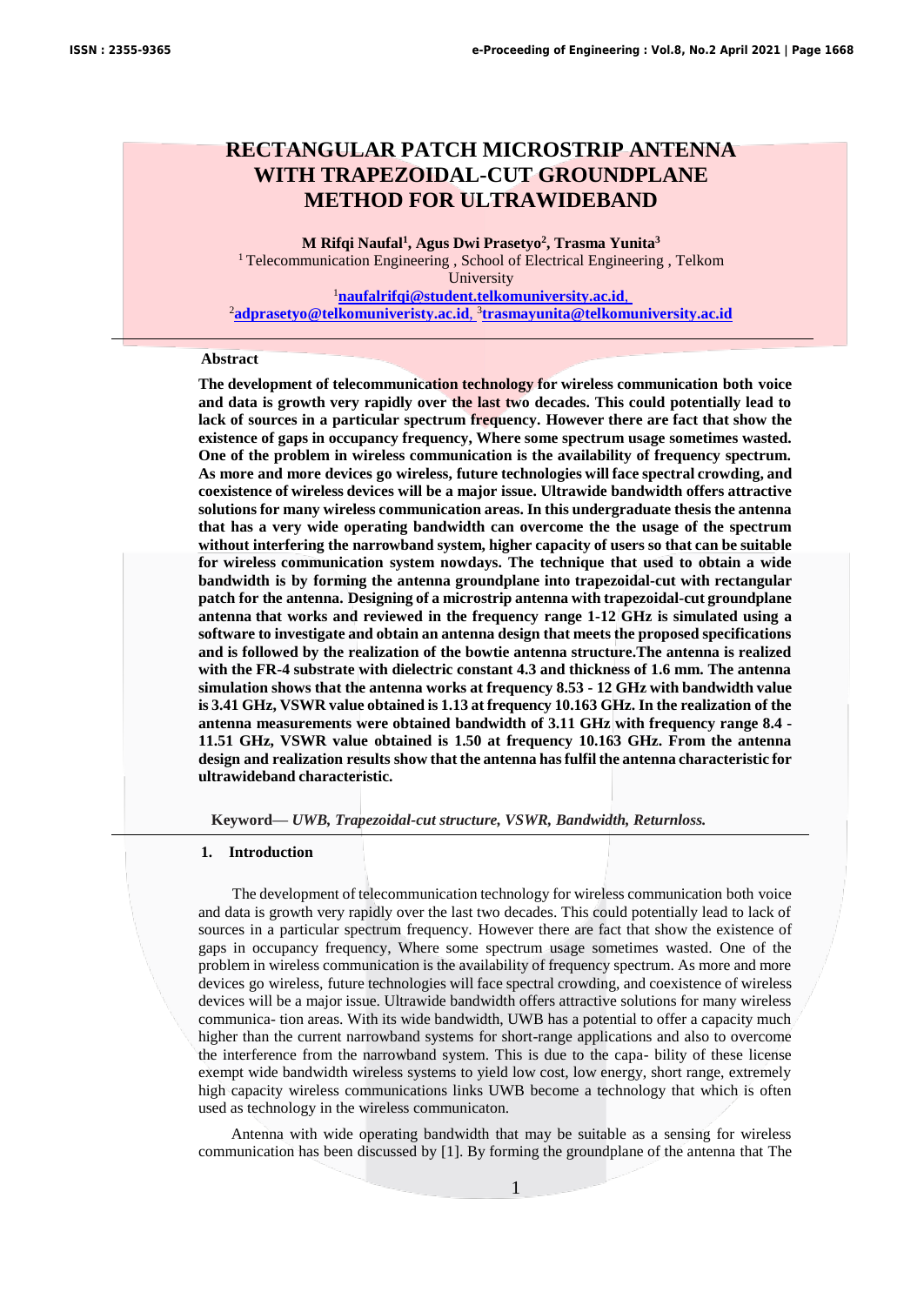simulated results of the proposed antenna have shown wide operating frequency bandwidth from 2.9 GHz up to 16 GHz, while themeasured results ranging from 3.1 GHz up to 12 GHz omnidirectional radiation pattern of the antenna. Another refference from the groundplane modification also has been discussed in [2] that the simulated result of the proposed antenna have shown wide operating frequency from 1500 - 2700 MHz with fractional bandwidth of the antenna is 57.14% with bandwidth value is 1200 MHz and gain of the measurement antenna is 6.15 and radiation pattern of the antenna is bidirectional.

With combining several methods from the reference, the writer then designing the Rectangular patch and adding a Trapezoidal-cut groundplane design, shape changing from the groundplane can affect several parameters of the antenna such as the gain of the antenna, the radiation pattern and widen the antenna bandwidth. This undergraduate thesis to find give a design of antenna that can be suitable for wireless communnication application. So therefore this undergraduate thesis carries out the trapezoidal-cut design to fullfill the specified specification of ultrawideband for wireless communication, antenna design is done using antenna simulator usign FR-4 substrate with material thickness 1.6 mm and relative permittivity of 4.3..

#### **2. Research Method**

#### **2.1 Antenna Ultrawideband**

Simulation design has been carried out using antenna simulation software. From figure 1 it can be seen that the proposed antenna with the Trapezoidal-Cut characteristics achieved by the method described in section 3  $\&$  4. The antenna fabrication is designed using Epoxy - FR4 with constants dielectric ( $\varepsilon$ r) = 4.3. with (h) 1.6 mm. With feedline width is 1.5 mm. The other parameters can be seen in Table 1. The comparison between the antenna it show that tha Trapezoidal-Cut Groundplane method can wider the bandwidth compare with the other method by reviewing some reference that discussed about the effect of reducing the antenna grounplane by forming the groundplane shape [3] and [4]



**Fig. 1 – Structure of Trapezoidal-Cut Microstrip Antenna**

The development of UWB has been discussed by Oliver Lodge [5] a wide variety of antennas are suitable for use in ultrawideband applications. Some of these are described elsewhere in a historical survey. UWB antennas may be classified as directional or non-directional. These classifications as well as the various types of UWB antennas will be considered in [6]. in 2002 there us a regulation for signal categorize for UWB, the bandwidth have to  $\geq$ 500 MHz or have a fractional bandwidth (Bf) greater than 20 % [7]. (Bf) is a fractional bandwidth that define as a ratio of a signal bandwidth toward middle frequency and can be calculated by using,

$$
Bf = \frac{\Delta}{fc}
$$

Where the middle frequency (fc) and bandwidth  $(\Delta F)$  is define as a working frequency range that can be determined by using

$$
\Delta = f2 - f1 \tag{2.2}
$$

Where (fl) and (f2) is the lower frequency and the higher frequency that received (FC) is the middle frequency or the cut off frequency, bandwidth is a range of frequencies where the antenna can transmit and receive power. UWB have so many advantages such as high data rate, small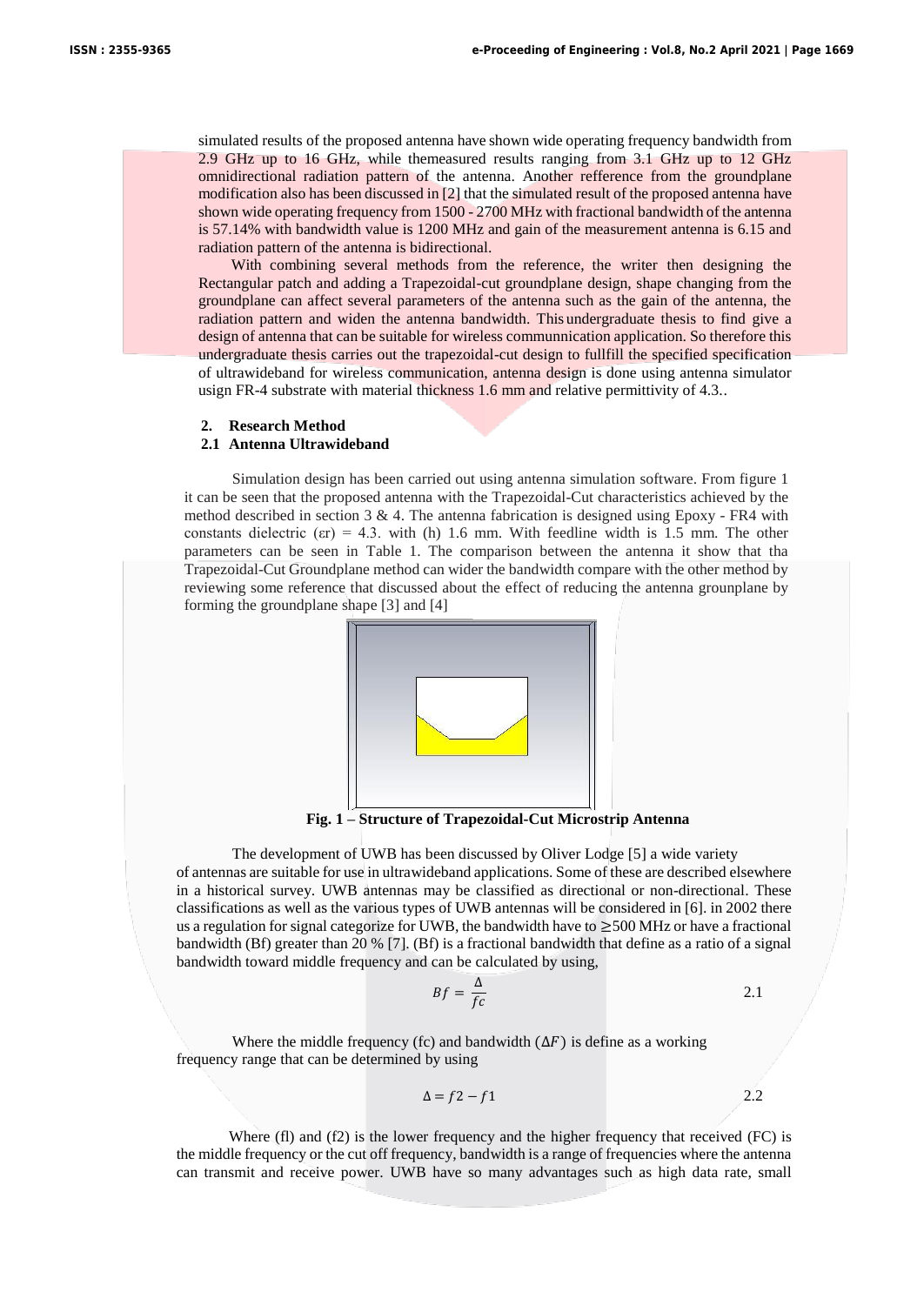pathloss, and resist with multipath propagation, transceiver is more simple and very cheap, and low interference. Beside using Formula 2.1, fractional bandwidth can also determined by using this following formula

$$
Bf = \left| \frac{2(Fh - Fl)}{Fh + Fl} \times 100\% \right| \tag{2.3}
$$

Where Fh is the highest frequency from the antenna and Fl is the lowest frequency of the antenna, from the equation 2.3 the fractional bandwidth of the antenna can be determined, This formula is a reference whether the antenna can be classified as an ultrawideband based on [7].

## **2.2 Trapezoidal-Cut Microstrip Antenna**

Microstrip Antenna with Trapezoidal-Cut groundplane is one of the method to wider the bandwidth of the antenna. The design of the antenna was combine from several method in two journal[8][9]to design the optimal groundplane of the microstrip antenna in order to obtained a wider bandwidth. The first method is by modified the groundplane. The half groundplane was modified with a shorter inside that resembles to the shape of trapezoid. This form gives a smooth transition and prodices a wide impedance bandwidth. The twin triangle on the top of the trapezoidal groundplane generates an additionally resonant. By choosing the rectangular shaped dimension for the patch of the antenna. The frequency response can be improved . The second method is by cutting the sleeve of the trapezoidal . This cutting is usefull to change the antenna characteristic impedance. This traoezoidal-Cut will decrease the lower limit of the returnloss, and then the bandwidth will be widened. The Trapezoidal-Cut in order to give more resonance frequency. The last method by reducing the size of the Grounplane, by reducing the Groundplane the bandwidth value is change, the changing of the groundplane size also affect to the returnloss value . A lot of study of parametric was done to get the optimum size of the groundplane like the study that has been discussed in journal [1][8] This trapezoidal-cut shaped design is use trial and error method to defined the optimal shaped of the trapezoidal-cut method and a lot of parametric study was done to get the optimum size of the groundplane.



**Fig. 2 – UWB Antenna That Proposed**

To achieved the characteristic of the Ultrawideband the Groundplane of the antenna is been modified like an erupted mountain shape (Trapezoidal-Cut) by using trial and error method referring from the last refference [9]. The shape of the Trapezoidal is been optimized to achieved the specified bandwidth. The dimension of the Trapezoidal-Cut groundplane is been optimized to achieved a wider bandwidth . Basic antenna shape is an rectangular with a strip line feeder.

## **3. Design and Simulation of The Antenna**

The purpose of this research is to get a microstrip antenna with a wider bandwidth by comparing four types of groundplane models, which are model (a), model (b), model (c), model (d), the models of the antenna that be observed are rectangular micsrostip antenna patch with full groundplane, antenna model (b) is half groundplane the modification of model a by reducing the groundplane size into half, next antenna model (c) is trapezoidal groundplane, the modification of model b by forming the groundplane into trapezoidal with sleeves, and the last model is microstrip antenna model (d) that is trapezoidal-cut by cutting the sleeves from model (c)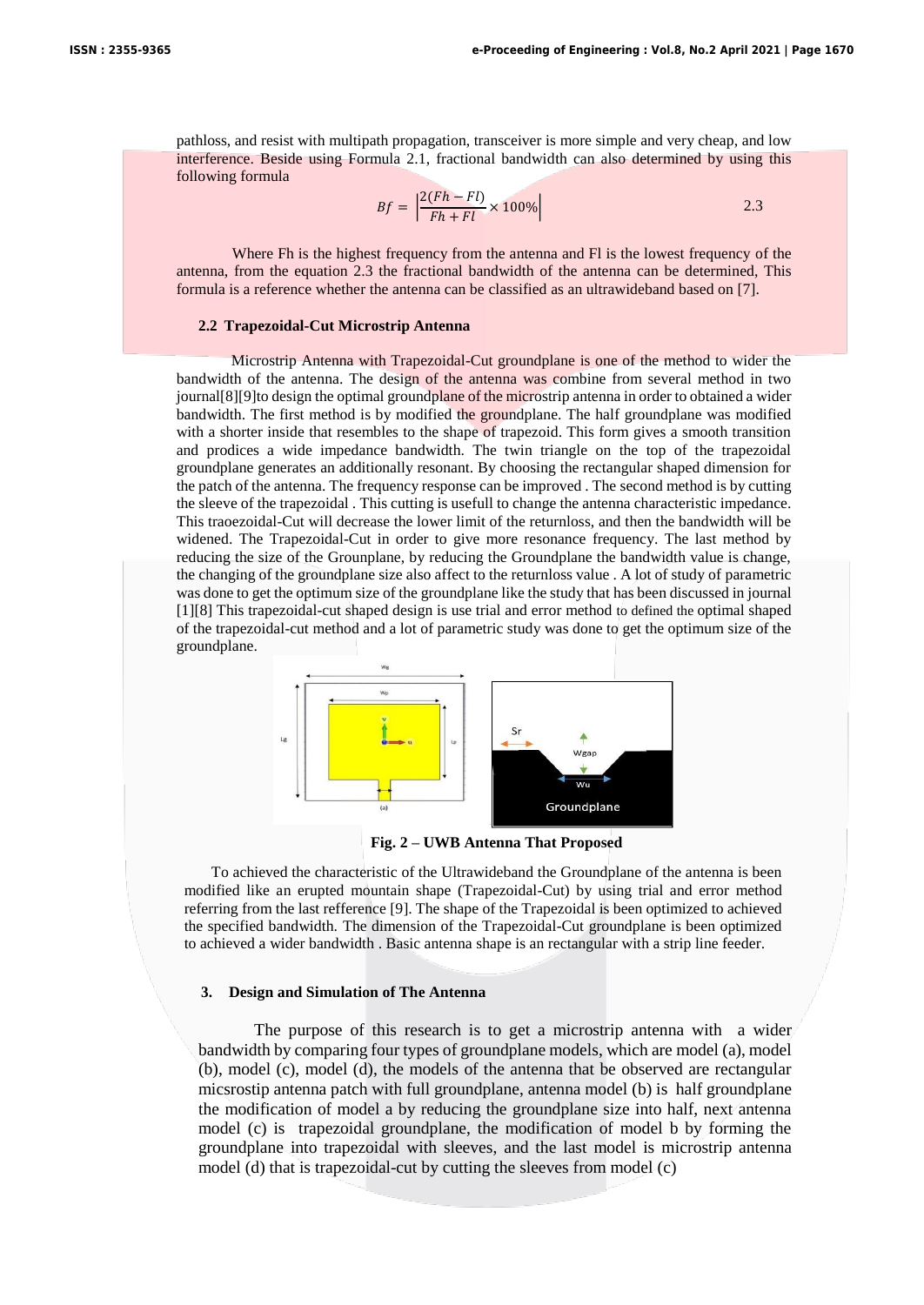



**Table 1 - The Specifification of The Antenna**

| N <sub>o</sub> | Parameter                | Specification   |
|----------------|--------------------------|-----------------|
|                | Frequency                | $1 - 12$ GHz    |
| $\mathfrak{D}$ | <b>Bandwidth</b>         | <b>UWB</b>      |
| $\mathcal{R}$  | <b>Return Loss</b>       | $\leq$ -10 dB   |
| 4              | VSWR                     | $\leq$ 2        |
| 5              | <b>Radiation Pattern</b> | Omnidirectional |

#### **3.1 Antenna Model 1**

Before designing the final design of the antenna several steps were performed to compare the capability of each design. The result of the initial value of the antenna model is not optimal with returnloss value -11.83 dB. So therefore the optimiation are needed to obtained a optimal performance of the antenna.The optimization was done by changing the dimension of the antenna, the patch of the antenna and also the feederline so that the antenna has a good performance, the returnloss value from antena optimization is -14.58 dB the intial and optimization value can be seen in Table 2. From the optimization value it can be seen that there is an improvement, the more greater value from the specified returnloss value, so the antenna have a more better performance too, because less power that reflected from the antenna and more transmitted power from the antenna, The graphic comparison of returnloss value of initial value and optimization value of antenna can be seen in Fig 4. From the optimization it can be seeen wether there is improvement in returnloss but the bandwidth is still narrow and not achieved the specified bandwidth specification based on Table 1

|  |  |  |  |  | Table 2: Antennna Model 1 Before and After Optimization |
|--|--|--|--|--|---------------------------------------------------------|
|--|--|--|--|--|---------------------------------------------------------|

|                 | Value (mm)     |                     |                    |
|-----------------|----------------|---------------------|--------------------|
| <b>Variable</b> | <b>Initial</b> | <b>Optimization</b> | <i>information</i> |
| Wp              | 14.17          | 13.96               | Patch Width        |
| Lp              | 10.76          | 10.50               | Patch Length       |
| Wg              | 23.77          | 19.8                | Ground Width       |
| Lg              | 20.1           | 16.3                | Ground Length      |
| Wf              | 3.11           | 1.5                 | Feedline Width     |

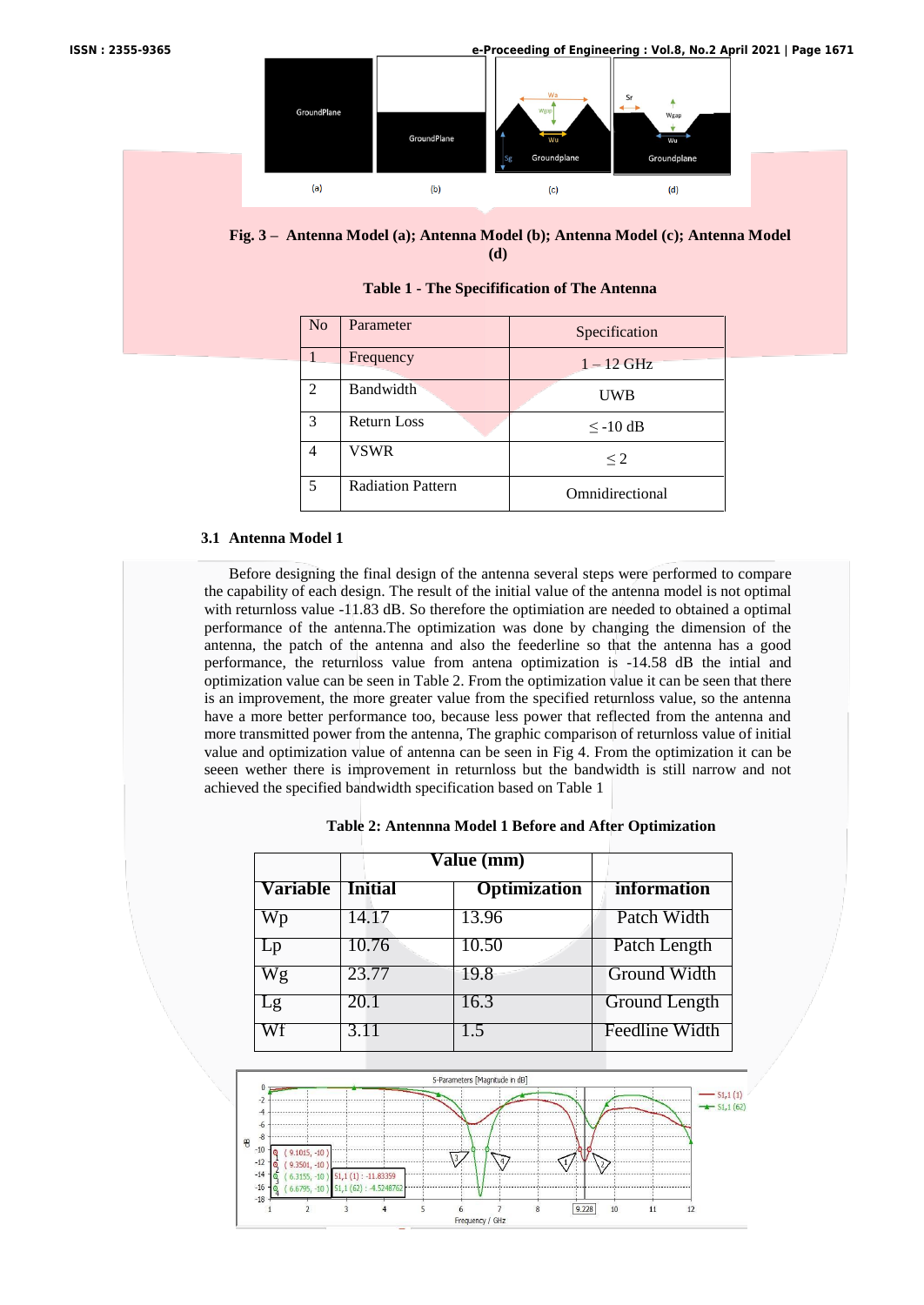#### **Fig. 4 – Returnloss Value of Antenna Model 1 Before And After Optimization**

#### **3.2 Antenna Model 2**

Antenna model 2 is thr next stage from the antenna mode l. In this step, the antenna model 2 is the modification from antenna model 1, in this stage the groundplane of the antenna is been reduce into half groundplane, but the initial value from the halfgroundplane antenna is based on the optimization value from antenna model 1, from the initial value, the antenna has value of returnloss is -7.911, it can be seen that the value is not achieved its specified specification, so therefore optimization are needed, the optimization precess is done by changing the dimension of the groundplane and patch of the antenna, the antenna optimization has a value of returnloss -26.13 dB, the comparison value of initial value and optimization can be seen in Table 3. The graphic comparison of returnloss between intial value and optimization value of antenna model 2 can be seen in Fig. 5. From the optimization result it can be seen wether there is an improvement in the bandwidth from model 1, but there is a frequency shift from model 2.

|                                                                                                                                        | <b>Value (mm)</b> |                                |                                             |  |
|----------------------------------------------------------------------------------------------------------------------------------------|-------------------|--------------------------------|---------------------------------------------|--|
| Variable                                                                                                                               | <b>Initial</b>    | <b>Optimization</b>            | information                                 |  |
| $\overline{\mathbf{W}}\mathbf{p}$                                                                                                      | 13.96             | 16.12                          | Patch Width                                 |  |
| Lp                                                                                                                                     | 10.50             | 12.76                          | Patch Length                                |  |
| Wg                                                                                                                                     | 19.8              | 35.72                          | Ground Width                                |  |
| Lg                                                                                                                                     | 16.3              | 31.12                          | Ground Length                               |  |
| Wf                                                                                                                                     | 1.3               | 1.3                            | <b>Feedline Width</b>                       |  |
|                                                                                                                                        |                   | S-Parameters [Magnitude in dB] |                                             |  |
| $-5$<br>$-10$                                                                                                                          |                   |                                | $\cdots$ $\cdots$ S1,1 (57)<br>$-51,1(281)$ |  |
| <b>号-15</b><br>$51, 1(57): -26.127075$<br>$51,1(281): -4.6682364$<br>$-20$<br>$(9.3616, -10)$<br>$-25$<br>$(10.675, -10.002)$<br>$-30$ |                   |                                |                                             |  |
|                                                                                                                                        | 5<br>3<br>4       | 8<br>7<br>9<br>Frequency / GHz | 10.009<br>11<br>12                          |  |

**Table 3: Antennna Model 2 Before and After Optimization**

**Fig. 5 - Returnloss Value of Antenna Model 2 Before and After Optimization.**

#### **3.3 Antenna Model 3**

Antenna model 3 is the next stage from the antenna mode l. In this step, the antenna model 3 is the modification from antenna model 2, in this stage the groundplane is been modifid into trapezoidal groundplane, this shape is like a mountain that has sleeves, the initial value from the trapezoidal groundplane antenna is based on the optimization value from antenna model 1, , there is variableis need to be added for this trapezoidal method, namely Sg, Wgap, Wu, Wa, Ta. From the initial value, the antenna has value of returnloss is -5.203 dB, it can be seen that the returnloss value is not achieved the specified specification, so therefore optimization are needed, the process of the optimization is been done by optimizing Sg, Wgap, Wu, Wa, Ta variables by using trial and error method. From the optimization value it can be seen that the returnloss value of the antenna is -28.71 dB The comparison between initial value and optimization can be seen in Table 4. The graphic comparison of returnloss between intial value and optimization value of antenna model 3 can be seen in Fig. 6. From the optimization result, there is an improvement in the bandwidth from model 1 and 2, but there is a frequency shift from model 3. The bandwidth value has achieved the specification of ultrawideband.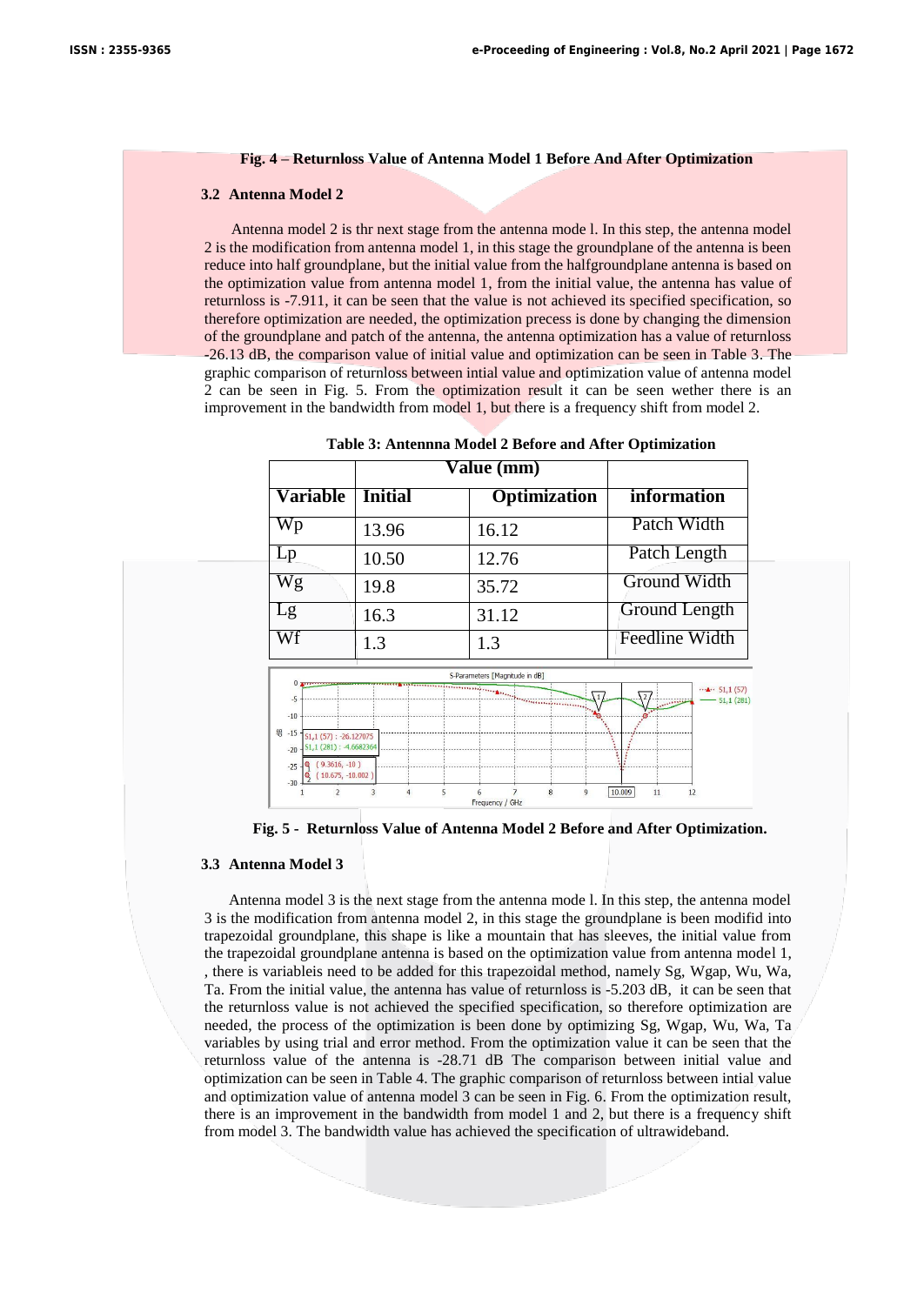|          | Value (mm)              |       |          | Value $(mm)$ |              |  |
|----------|-------------------------|-------|----------|--------------|--------------|--|
| Variable | optimization<br>Initial |       | Variable | initial      | optimization |  |
| Wp       | 13.96                   | 13.96 | Sg       |              | 5.3          |  |
| Lp       | 10.50                   | 10.50 | Wgap     | 2            | 4.75         |  |
| Wg       | 19.8                    | 19.8  | Wu       |              | 3.75         |  |
| Lg       | 16.3<br>16.3            |       | Wa       |              | 8.75         |  |
| Wf       | 1.5                     | 1.5   | Ta       |              |              |  |
|          |                         |       |          |              |              |  |

**Table 4: Antennna Model 3 Before and After Optimization**



**Fig. 6 – Returnloss Value of Antenna Model 3 Before and After Optimization.**

## **3.4 Antenna Model 4**

Antenna model 4 is the last stage from the antenna method. In this step, the antenna model 4 is the modification from antenna model 3, in this stage the groundplane is been modified into trapezoidal-cut groundplane, this shape is done by cutting the sleeves of antenna model 3, the initial value from antenna model is based on the optimization value from antenna model 1, There is variables needed to be added to design antenna model 3, namely Wgap, Wu, Sr, this variable is done by using trial and error method. From the initial value, the antenna has value of returnloss is -10.93 dB, but the bandwidth is still not wide, so therefore optimization are needed. The process of optimization is done by changing the variable value of Wgap, Wu, Sr, from the optimization value it can be seen that the returnloss value of the antenna is -23.71 dB, the value comparison from initial value and optimization can be seen in Table 5. The graphic comparison between intial and optimization value of antenna model 3 can be seen in Fig.7. From the optimization it can be seen there is a significant improvement in the bandwidth from model 1, 2 and 3, but there is a frequency shift from model 4. From the bandwidth it can be seen that the bandwidth has achieved the specification of ultrawideband antenna based on Table 1. The result and analysis of the antenna performance will be analyzed at the next chapter.

|  | Table 5: Antennna Model 4 Before and After Optimization |  |  |  |
|--|---------------------------------------------------------|--|--|--|
|--|---------------------------------------------------------|--|--|--|

|                                                                          |         | Value (mm)   |          | Value (mm) |              |
|--------------------------------------------------------------------------|---------|--------------|----------|------------|--------------|
| Variable                                                                 | Initial | optimization | Variable | initial    | optimization |
| Wp                                                                       | 13.96   | 13.96        | Wf       | 1.5        | 1.5          |
| Lp                                                                       | 10.50   | 10.50        | Wgap     | 2.5        | 4.8          |
| Wg                                                                       | 19.8    | 19.8         | Wu       | 1.5        | 3.98         |
| -g                                                                       | 16.3    | 16.3         | Sr       | 6.5        | 9.5          |
| S-Parameters [Magnitude in dB]<br>$\bf{0}$<br>$-$ S <sub>1</sub> ,1 (32) |         |              |          |            |              |

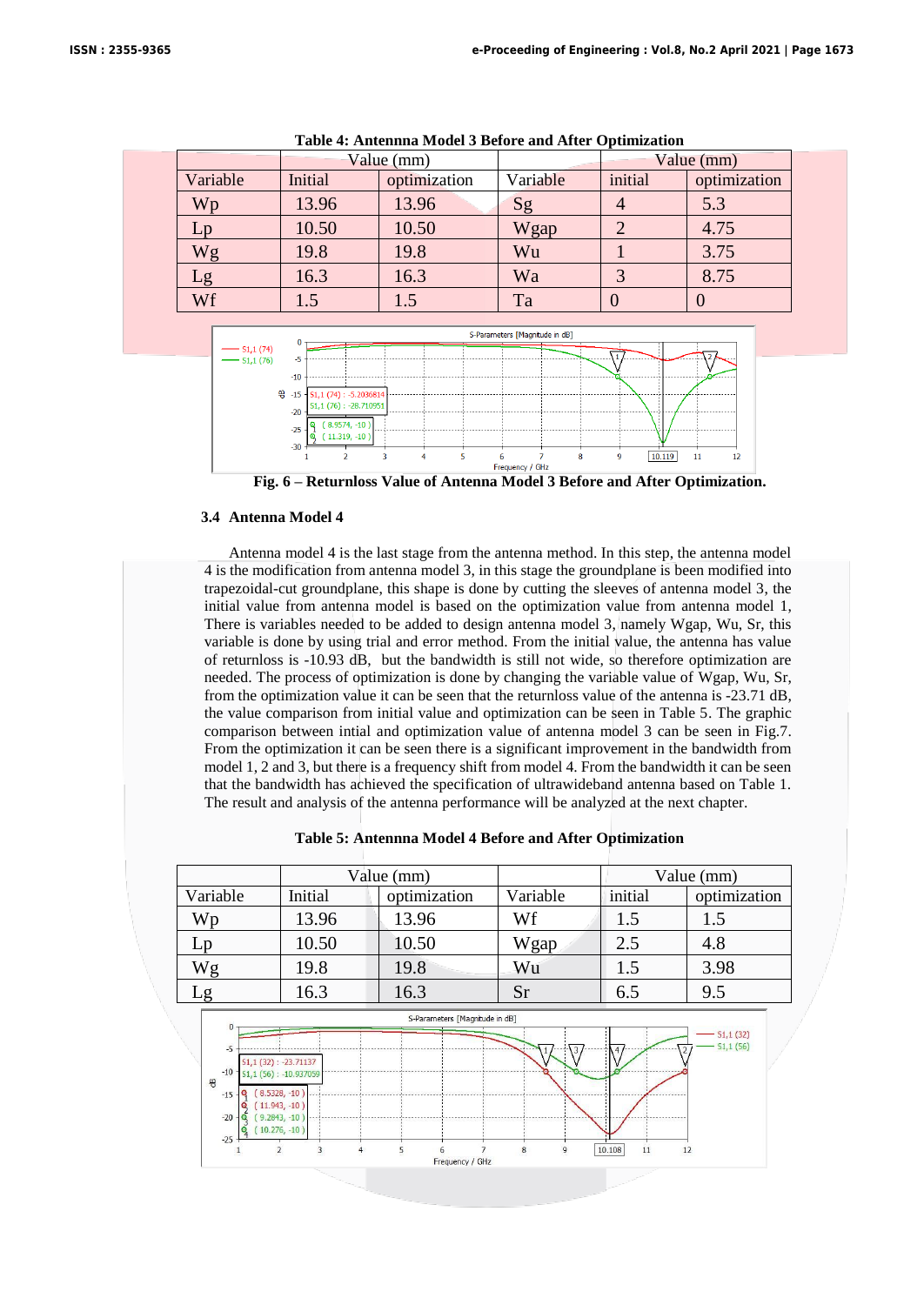#### **Fig. 7 – Returnloss Value of Antenna Model 4 Before and After Optimization**

## **4. Measurement Result**

The simulated antenna was fabricated using 1.6 mm FR-4 epoxy, that can be seen in Fig. 7. The measuremetnt result are shown in Fig. 8. Until Fig. 11. It can be seen that from antenna model 4, the measurement result is quite similiar with the simulation result. Fig 8. The measured result is different from the simulation, the measurement result is narrower than the simulation. The measurement result is performed at the frequency 1 - 12 GHz, however based on the simulation, the measurement was performed at frequency  $6.2 - 6.8$  GHz for microstrip antenna with full groundplane and  $8.4 - 12$  GHz for trapezoidal-cut this frequency shift occur due to the changing in groundplane.



**Fig. 8 – Fabricated Antenna (a) Rectangular Antenna with Full Groundplane, (b) Half Groundplane, (c) Trapezoidal Groundplane, (d) Trapezoidal-Cut Groundplane**



**Fig. 9 – The Comparison Result between Measured and Simlated Sntenna Model 1**

It can be seen from Fig. 9, the bandwidth comparison between simulation and measurement of microstrip antenna model 1 based on returnloss. From the graph it can be seen that the measurement result of the microstrip antenna model 4 has a narrow bandwidth with different frequency range that is at frequency 6.2 - 6.25 GHz with bandwidth value is 0.05 GHz and fractional bandwidth is 0.86%, and from frequency 6.44 - 6.54 GHz with bandwidth value is 0.10 GHz with fractional bandwidth Value is 1.56%, it can be seen from the bandwidth value and the frequency range that. Otherwise from the simulation has a bandwidth value is 0.38 GHz and fractional bandwith value is 6.67% with frequency range 6.30 - 6.68 GHz.



**Fig. 10 – The Comparison Result Between Measured and Simlated Antenna Model 4**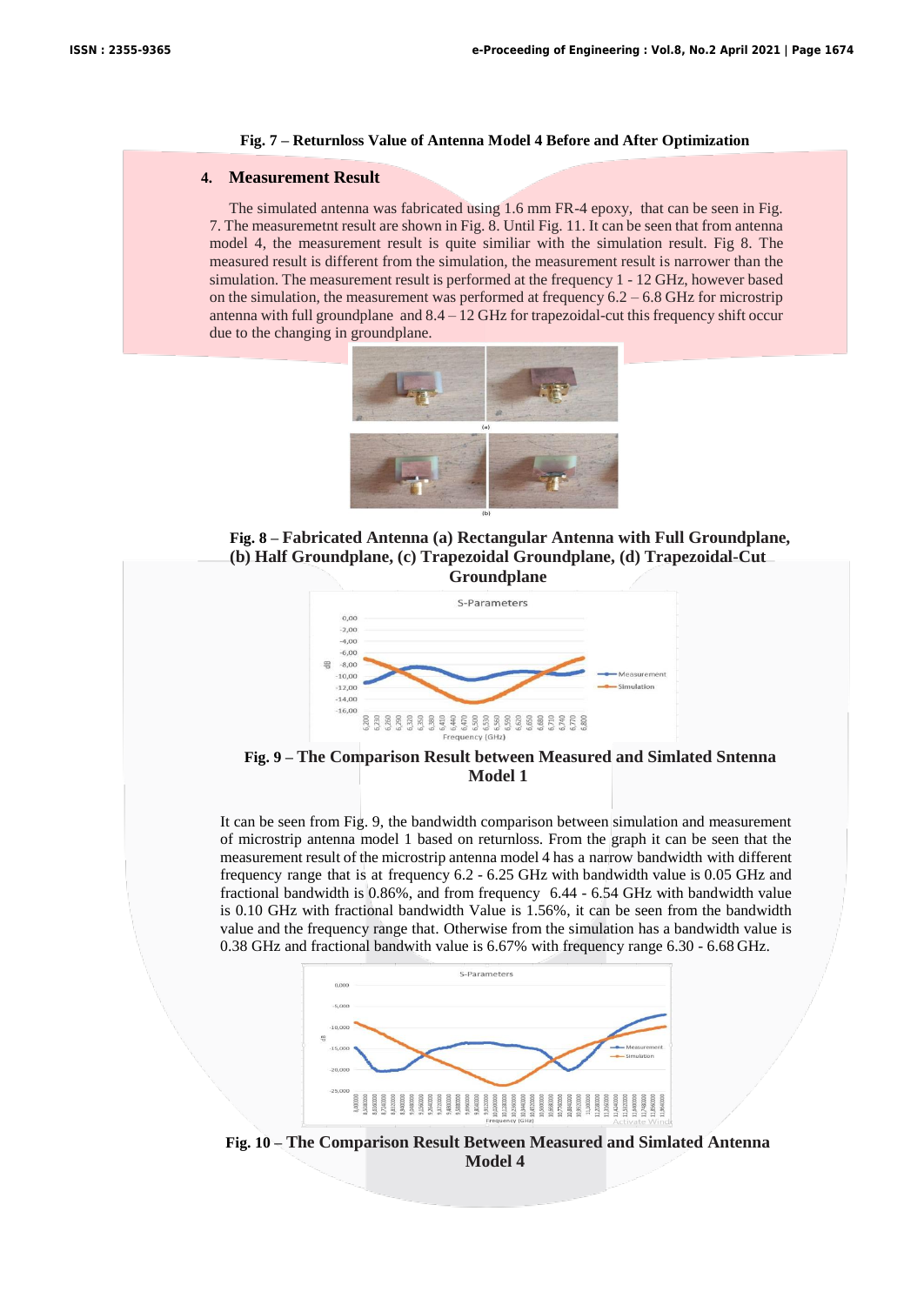From Fig.10, is the bandwidth comparison between simulation and measurement of microstrip antenna model 4 method based on returnloss. From the graph it can be seen that the simulation result of the microstrip antenna with trapezoidal-cut has a wide bandwidth with frequency range  $8.53 - 12$  GHz, bandwidth value is 3.41 GHz and has fractional bandwith value is 33.73%, otherwise from the measurement result has a bandwidth value 3.11 GHz with frequency range 8.4 – 11.514 GHz and fractional bandwith value is 31.27%.



# **Fig. 11 – The Radiation Pattern of Simulated and Measured Result From Antenna Model 4, (a) Azimuth, (b) Elevation**

The antenna radiation pattern measured at 10.20 GHz, it can be seen from Fig. 12. The radiation pattern of antenna model 3 is more like omnidirectional in elevation plane and more like bidirectional in azimuth plane, the electromagnetic energy radiate to the front and rear of the antenna in azimuth plane and and all directions in the elevation plane. This can be occured because the affect of forming the shape of the groundplane, because the groundplane function of the antenna is as a reflector which minimizes the backward radiation.



**Fig. 12 – The Gain of Simulated and Measured Result From: (a) Antenna Model 1, (b) Antenna Model 4**

From gain simulation result that can be seen in Fig. 12, microstrip antenna with full groundplane method has 2.714 dB gain power at frequency 6.5 GHz, and from the simulation of microstrip antenna with trapezoidal-cut groundplane method has 3.196 dB gain power to theta negative at frequency 10.20 GHz. Otherwise from the simulation result, microstrip antenna model 1 method has 2.252 dB gain power at frequency 6.5 GHz and microstrip antenna model 4 has gain of the antenna is 7.34 dB gain power to theta negative at frequency 10.10 GHz, based on the calculation by using Equation (2.7) and (2.8). it can be seen that the radiation pattern from the antenna model 4, simulation and measurement has gain power to theta negative, this can be occur because the affect from modifying the groundplane of the antenna.

# 6 **Conclusion**

This research has designed a rectangular patch with trapezoidal-cut groundplane for UWB application, the antenna is designed with FR-4, from this undegraduate thesis the simulation result and measurement result of the antenna is quite different, with bandwidth value of the antenna model 4 is 3.41 GHz from the simulation and 3.11 GHz from the measurement result. Model 4 antenna has achived the UWB fractional bandwidth minimum value which is 20%, the fractional bandwidth from antenna model 4 is 33.73% from simulation and 31.27% from measurement, another specification for UWB also has been